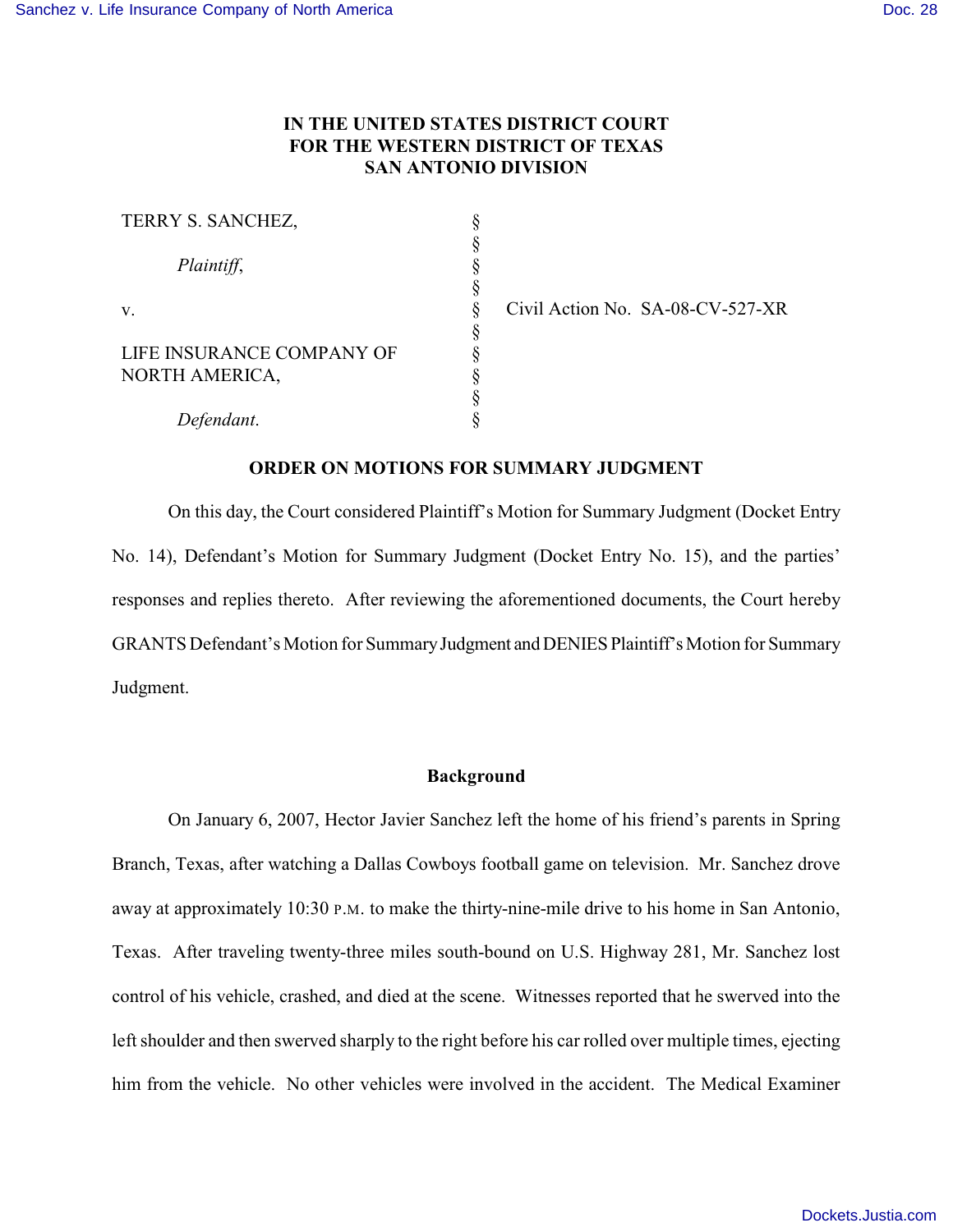found that Mr. Sanchez had a blood alcohol level of 0.174, which is over twice the legal limit in Texas.<sup>1</sup>

At the time of his death, Mr. Sanchez worked for ADT, a subsidiary of Tyco International, as an installer of home security alarms. During his employment with ADT, he participated in an employee benefit plan sponsored by his employer through its purchase of a Group Accident Policy issued by Defendant Life Insurance Company of North America ("LINA") subject to the Employee Retirement Income Security Act of 1974 ("ERISA"). The policy pays accidental death benefits for "covered accidents," which the policy defines as "a sudden, unforeseeable event that results, directly and independently of all other causes, in a Covered Injury or Covered Loss  $\dots$ ." Moreover, the policy excludes payment for an "intentionally self-inflicted [i]njury . . . ."<sup>3</sup>

Mr. Sanchez named his wife, Plaintiff Terry S. Sanchez, as the beneficiary of his policy payable upon his accidental death. Ms. Sanchez submitted a claim for life insurance benefits,<sup>4</sup> and LINA denied her claim on May 4, 2007. LINA based its denial of Ms. Sanchez's claim on the toxicology report that showed Mr. Sanchez's blood alcohol level was 0.174 g/dl, stating that Mr. Sanchez's automobile crash did "not meet the definition of Covered Accident" and that the policy excluded benefits for "intentionally self-inflicted injuries."5

<sup>1</sup>TEX. PENAL CODE  $§$  49.01.

 $^{2}$ Group Accident Policy, Life Insurance Company of North America, No. OK 826564, at 12 (July 1, 2002) ("Policy") (LINA0175).

 $^{3}$ *Id.* at 18 (LINA0181).

Claim Form (Feb. 13, 2007) (LINA00152–LINA00153). <sup>4</sup>

<sup>5</sup>Letter from James Macom, Life Insurance Company of North America to Terry S. Sanchez (May 4, 2007) (LINA00112–LINA00115). After citing the relevant portions of the policy under which it was denying the claim, Defendant stated: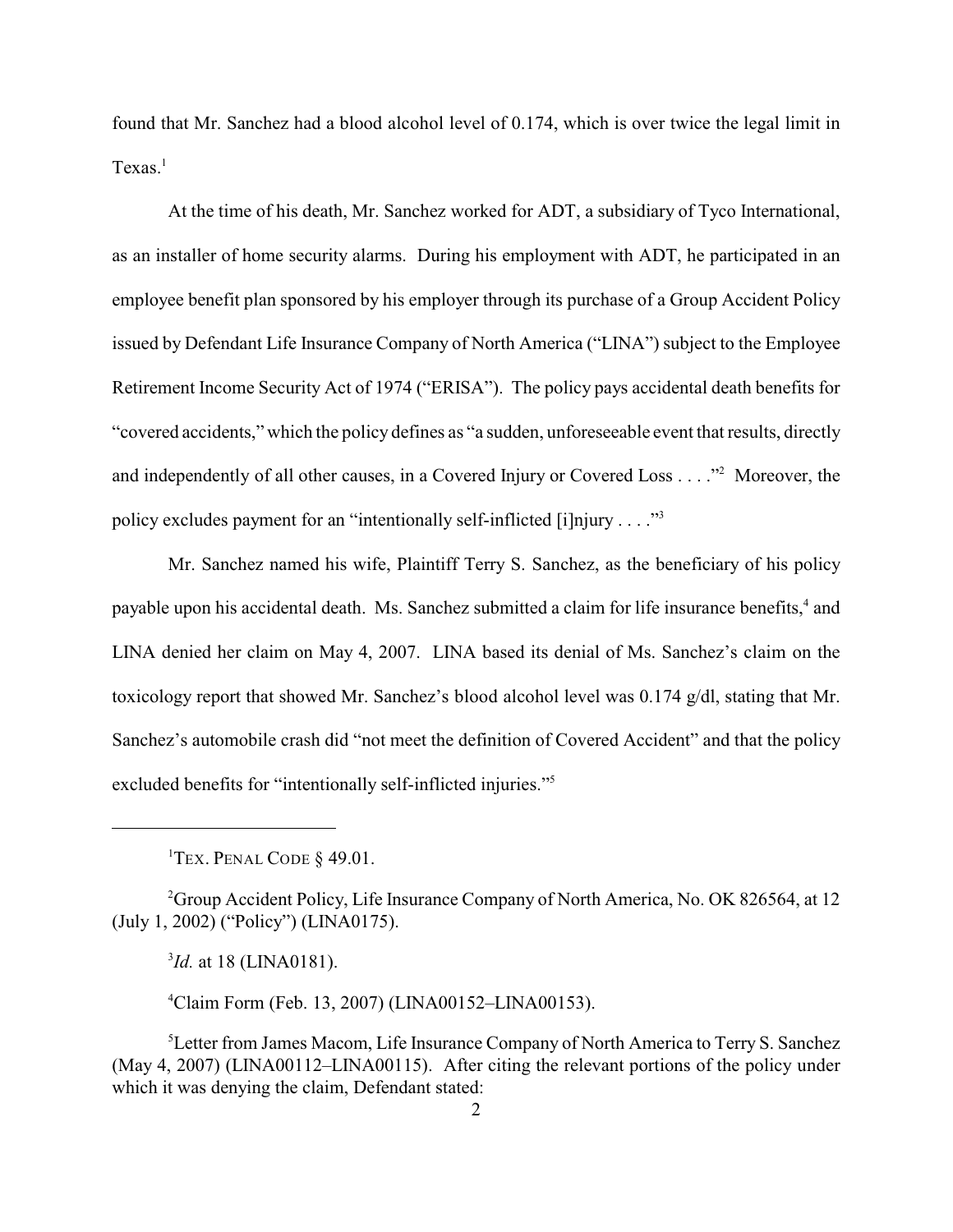Ms. Sanchez appealed LINA's decision by letter on June 28, 2007 and July 3, 2007.<sup>6</sup> Ms. Sanchez included an affidavit from Joe Arthur Gutierrez, the friend of Mr. Sanchez whose parents Mr. Sanchez visited the night of the crash, with her appeal. Mr. Gutierrez declared that Mr. Sanchez's alcohol consumption did not cause any impairment that would have led him to believe it was unsafe to drive home.<sup>7</sup> Over two months later, LINA referred the claim to an independent forensic toxicologist,<sup>8</sup> who subsequently found that "Mr. Sanchez BAC and resultant impairment was a causative factor in the accident that resulted in his death."<sup>9</sup> LINA denied Ms. Sanchez's appeal, reiterating the reasons cited in its original denial and the independent forensic toxicologist's  $letter<sup>10</sup>$ 

*Id.* at 2 (LINA00113).

<sup>6</sup> Letter from Rey Perez, Talisman & Sciano, attorney for Terry S. Sanchez, to Renee Worst, Cigna Group Insurance (June 28, 2007) (LINA00090–LINA00092); *id.* (July 3, 2007) (LINA00085–LINA00086).

<sup>7</sup>Aff. of Joe Arthur Gutierrez (July 2, 2007) (LINA00087–LINA00088).

<sup>8</sup> Letter from Renee Worst, Life Insurance Company of North America, to Dr. Frederick W. Fochtman (Sept. 4, 2007) (LINA00046).

<sup>9</sup> Letter from Frederick W. Fochtman to Renee Worst, Cigna Group Insurance (Oct. 29, 2007) (LINA00040).

 $10$ Letter from Brian Billeter, Life Insurance Company of North America, to Rey Perez, Tinsman & Sciano, attorney for Terry S. Sanchez (Nov. 1, 2007) (LINA00035–LINA00037). Again,

<sup>[</sup>A] Covered Accident must be an unforeseen event. The hazards of driving while intoxicated are widely known and publicized. It is well-known in the general public that driving while intoxicated could result in significant bodily harm or death. In Texas, it is illegal to operate a motor vehicle with a blood alcohol level of .08% or above.

The policies also specifically exclude the payment of benefits in cases involving intentionally self-inflicted injuries. Having reviewed the available information, there is evidence to support that Mr. Sanchez's death was contributed to by his voluntary ingestion of alcohol to a level that impaired his perception and reaction time. This was an intentional act, and that act contributed to the automobile crash, that caused death.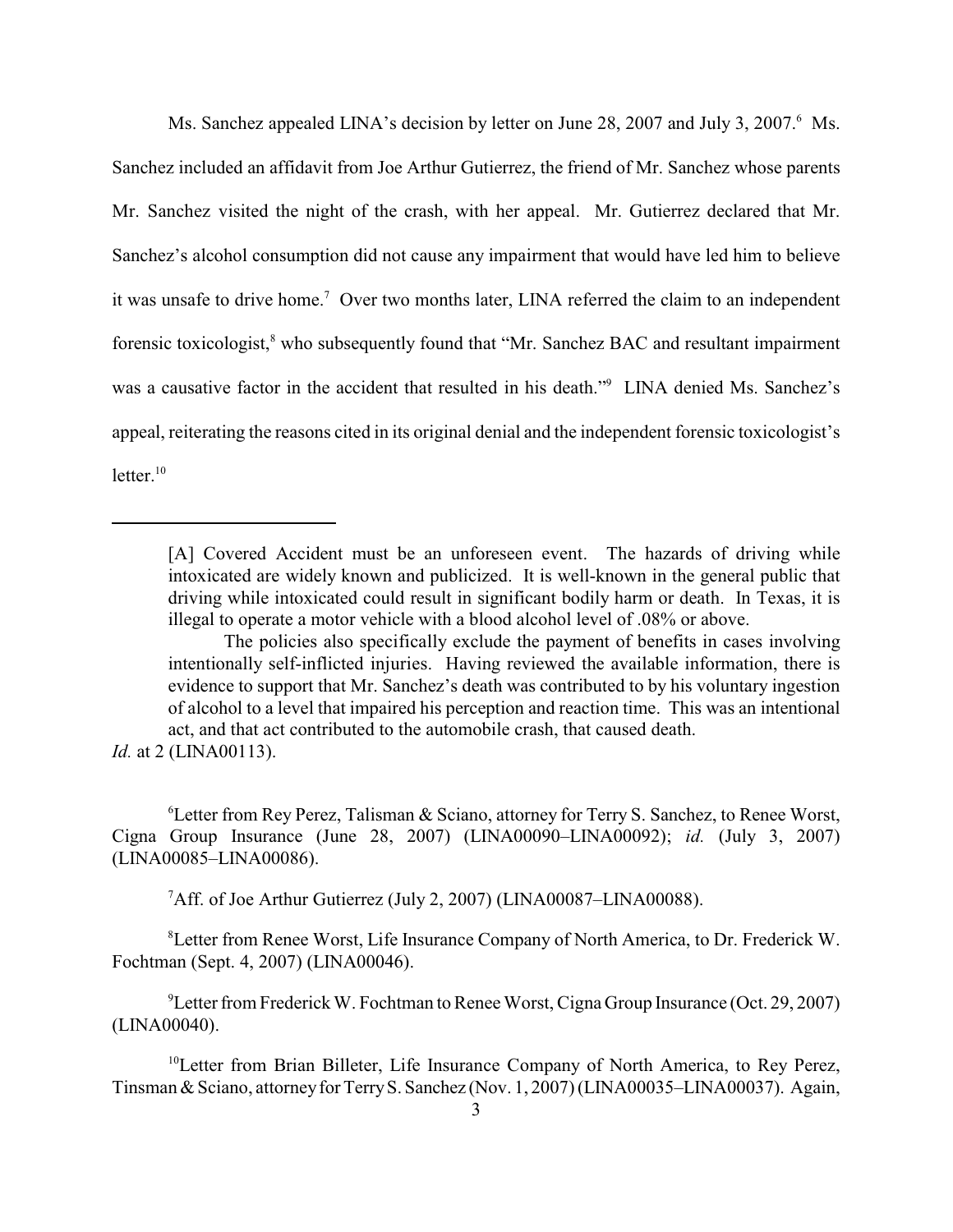Ms. Sanchez filed a second administrative appeal, $<sup>11</sup>$  including a report from a toxicologist</sup> that stated: "Although judgment as well as skills may be impaired by alcohol, there is no implicit intent to harm themselves, and when motor vehicle accidents result in death, the legal ruling for manner of death is 'accident.'"<sup>12</sup> LINA again referred the claim to its toxicologist who issued a supplemental letter responding to Ms. Sanchez's toxicologist's report.<sup>13</sup> On January 18, 2008, LINA denied Ms. Sanchez's second appeal.<sup>14</sup>

This policy specifically defines accident as a 'sudden, unforeseeable, external event'. The dangers of driving while under the influence of alcohol a[re] well known, and thus it is reasonably foreseeable to believe that potential injury will arise out of such action. Thus loss which is resultant of impaired vehicle operation, as is the case in Mr. Sanchez'[s] motor vehicle accident, does not meet the required definition of Covered Accident in the policy. . . . Furthermore, Mr. Sanchez'[s] death was the result of his own self inflicted actions, namely driving while under the influence of alcohol.. As such death is specifically excluded under the terms of the policy. . . .

Furthermore, no road, mechanical or weather variables were quoted as causative in the police report.

*Id.* at 3 (LINA00037).

<sup>11</sup> Letter from Rey Perez, Tinsman & Sciano, attorney for Terry S. Sanchez to Brian Billeter, Cigna Group Insurance (Nov. 29, 2007) (LINA00031–LINA00032).

<sup>12</sup> Letter from James C. Garriott to Rey Perez, Tinsman & Sciano, attorney for Terry S. Sanchez (Nov. 6, 2007) (LINA00033–LINA00034).

<sup>13</sup> Letter from Frederick W. Fochtman to Robert A. Killmer, Cigna Group Insurance (Jan. 3, 2008) (LINA00011–LINA00012).

<sup>14</sup> Letter from Robert Killmer, Cigna Group Insurance to Rey Perez, Tinsman & Sciano, attorney for Terry S. Sanchez (Jan. 18, 2008) (LINA00004–LINA00009). Again, Defendant cited the provision in the contract and stated:

As serious injury or death are foreseeable outcomes of operation of a motor vehicle while legally intoxicated, Hector Sanchez's death would not be a *Covered Accident* as defined in the policy. . . .

LINA cited the provisions of the policy under which it denied the policy. Defendant stated: "On May 4, 2007, this claim was denied based upon the fact that Mr. Sanchez'[s] death was not an accidental death based upon the policy definition of accident as a 'sudden, unforeseeable, external event'. Furthermore, indication was provided that his death was self inflicted, and thus specifically excluded under the terms of this policy." *Id.* at 2 (LINA00036). The letter states further: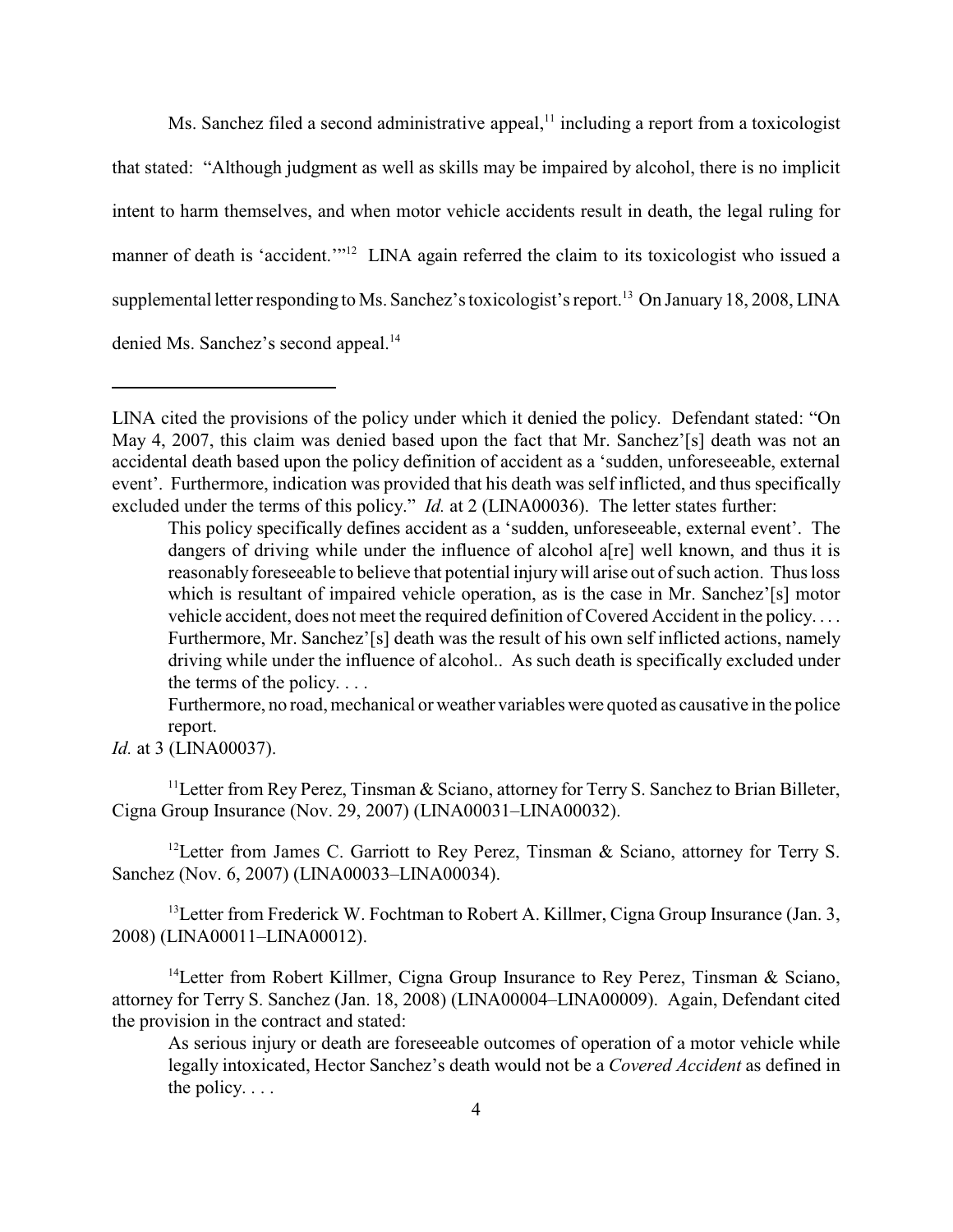#### **Procedural History**

On June 30, 2008, Terry S. Sanchez filed suit against Life Insurance Company of North America under 29 U.S.C. § 1132(a)(1)(B) to recover benefits under the policy in the amount of \$200,000 and seeking attorneys' fees under 29 U.S.C. § 1132(g). (*See* Compl. ¶¶ 8–10 [Docket Entry No. 1].) Ms. Sanchez alleges that LINA's decision to deny benefits "was arbitrary and capricious, as the administrator did not have substantial evidence to support its decision." (*Id.*) On July 16, 2009, both parties filed motions for summary judgment. (*See* Pl.'s Mot. for Summ. J. (July 16, 2009) [Docket Entry No. 14] ("Pl.'s Mot."); Def.'s Mot. for Summ. J. (July 16, 2009) [Docket Entry No. 15] ("Def.'s Mot.").)

## **Standard of Review**

#### *A. Summary Judgment*

Standard summary judgment rules control in ERISA cases. *Vercher v. Alexander & Alexander Inc.*, 379 F.3d 222, 225 (5th Cir. 2004). A summary judgment movant must show by affidavit or other evidence that there is no genuine issue regarding any material fact. *Celotex Corp. v. Catrett*, 477 U.S. 317, 325 (1986). To establish that there is no genuine issue as to any material fact, the movant must either submit evidence that negates the existence of some material element of the nonmoving party's claim or defense, or, if the crucial issue is one for which the nonmoving party

Application of the intentionally self-inflicted injury exclusion does not require that Mr. Sanchez set out to deliberately harm himself. The evidence on file supports that Mr. Sanchez did intentionally consume alcohol to a point where he reach a BAC of 0.174% and intentionally operated a motor vehicle with such impairment, despite the fact that the dangers of drinking a[nd] driving are widely publicized and stiff legal penalties are imposed for such behavior.

*Id.* at 6 (LINA00009).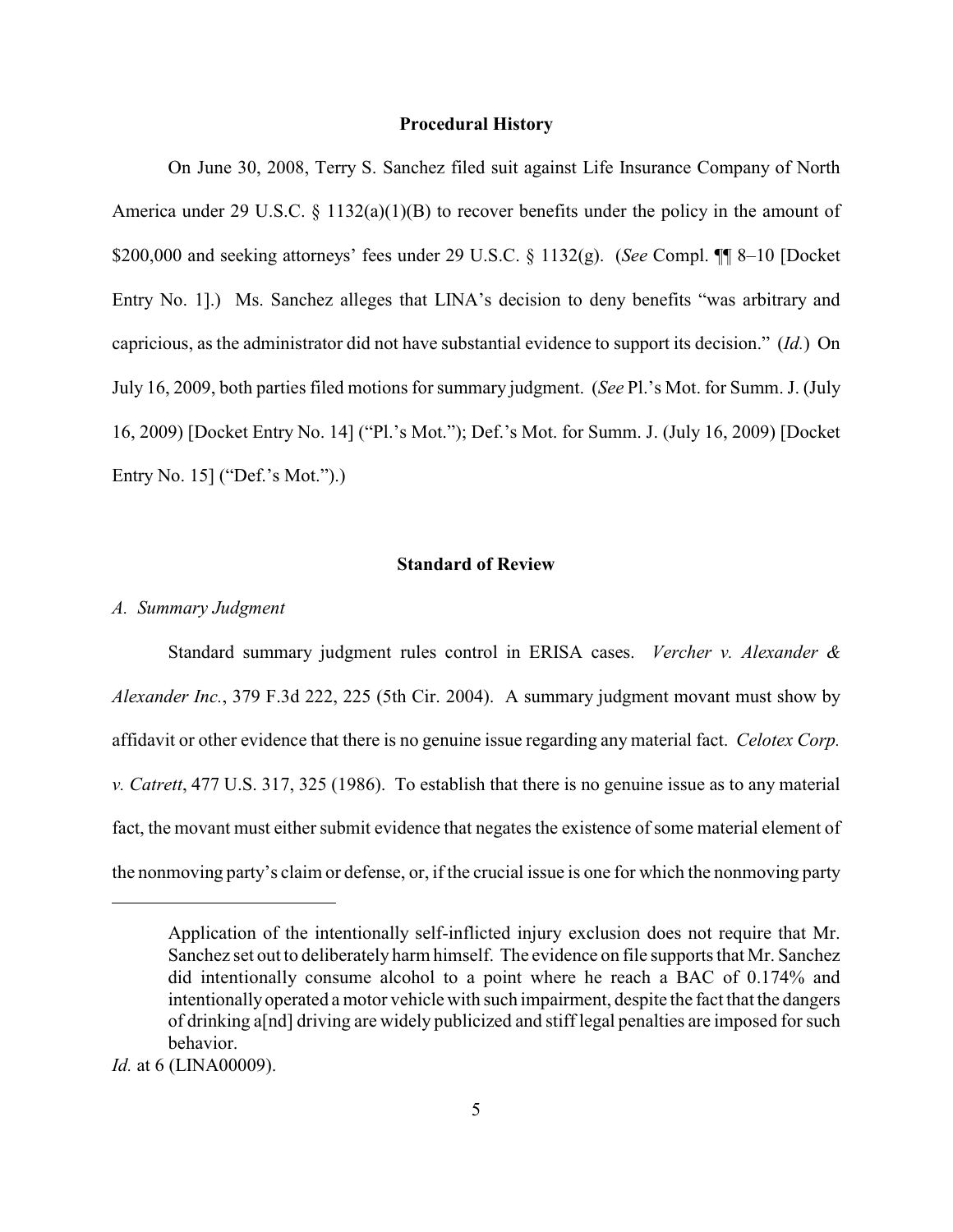will bear the burden of proof at trial, merely point out that the evidence in the record is insufficient to support an essential element of the nonmovant's claim or defense. *Lavespere v. Niagra Machine & Tool Works, Inc*., 910 F.2d 167, 178 (5th Cir. 1990), *cert. denied*, 510 U.S. 859 (1993). Once the movant carries its initial burden, the burden shifts to the nonmovant to show that summary judgment is inappropriate. *See Fields v. City of South Houston*, 922 F.2d 1183, 1187 (5th Cir. 1991).

Summary judgment is required if the pleadings, depositions, answers to interrogatories, and admissions on file, together with the affidavits, if any, show that there is no genuine issue as to any material fact and that the moving party is entitled to a judgment as a matter of law. FED. R. CIV. P. 56(c); *Celotex Corp.*, 477 U.S. at 322. In order for a court to conclude that there are no genuine issues of material fact, the court must be satisfied that no reasonable trier of fact could have found for the nonmovant, or, in other words, that the evidence favoring the nonmovant is insufficient to enable a reasonable jury to return a verdict for the nonmovant. *See Anderson v. Liberty Lobby, Inc.*, 477 U.S. 242, 250 n.4 (1986). In making this determination, the court should review all the evidence in the record, giving credence to the evidence favoring the nonmovant as well as the "evidence supporting the moving party that is uncontradicted and unimpeached, at least to the extent that evidence comes from disinterested witnesses" and disregarding the evidence favorable to the nonmovant that the jury is not required to believe. *Reeves v. Sanderson Plumbing Prods., Inc.*, 530 U.S. 133, 152 (2000).

*B. ERISA*

A plan participant who is denied benefits under an ERISA plan can sue to recover them. *See* 29 U.S.C. § 1132(a)(1)(B). This Court has jurisdiction to review determinations made by an ERISA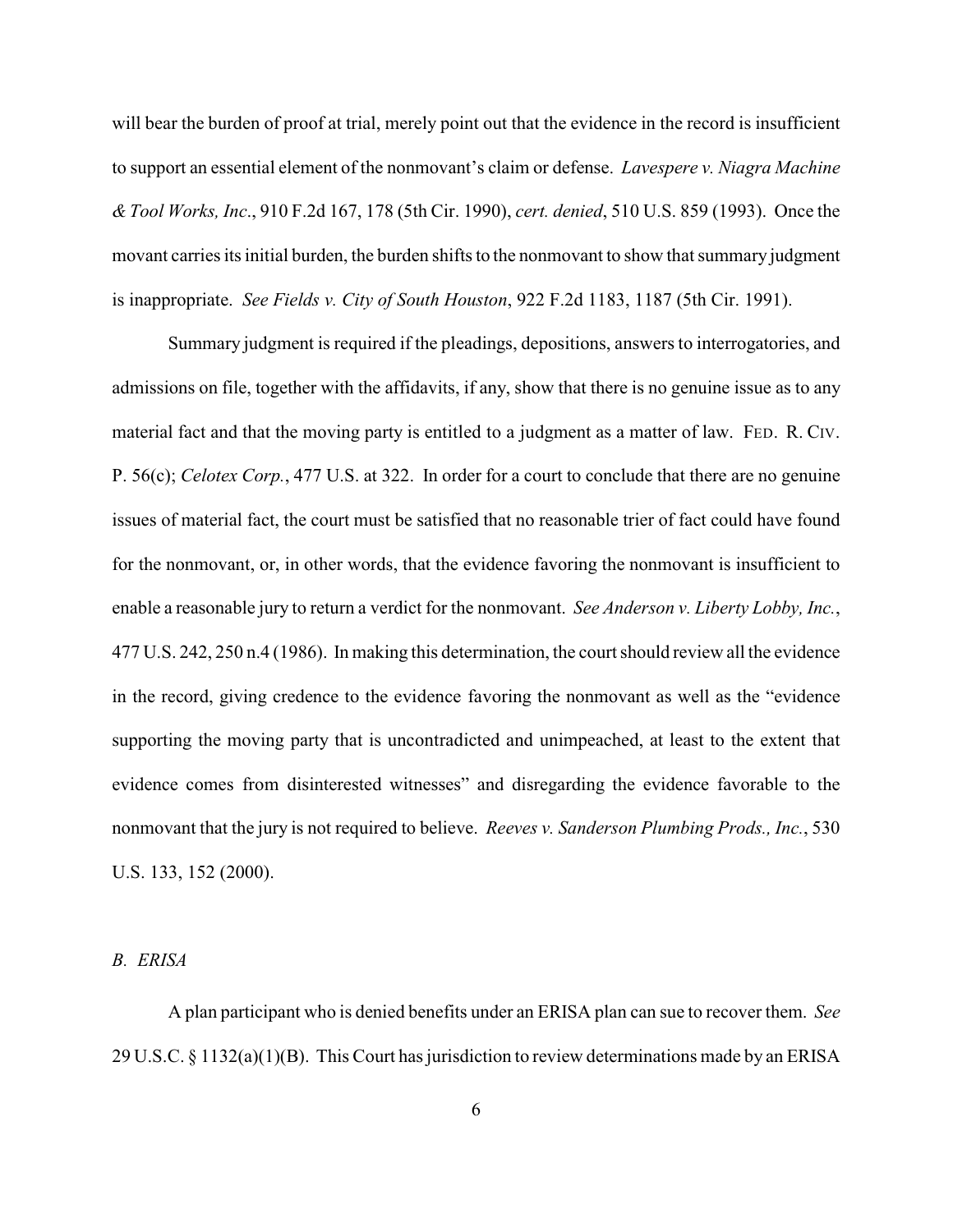employee benefit plan. *Vega v. Nat'l Life Ins. Servs., Inc.*, 188 F.3d 287, 295 (5th Cir. 1999)(en banc). A Plan Administrator's factual determinations are always reviewed for abuse of discretion; but its construction of the meaning of plan terms or plan benefit entitlement provisions is reviewed *de novo* unless there is an express grant of discretionary authority in that respect; and if there is such a grant, then review of those decisions is also for abuse of discretion. *Vercher*, 379 F.3d at 226.

Courts in the Fifth Circuit apply a two-step process to determine whether there is an abuse of discretion regarding policy interpretation. *Stone v. UNOCAL Termination Allowance Plan*, 570 F.3d 252, 257 (5th Cir. 2009); *Wildbur v. ARCO Chem. Co.*, 974 F.2d 631, 637 (5th Cir. 1992). "First, we determine whether the Administrator andCommittee's determination was legally correct. If so, the inquiry ends and there is no abuse of discretion. Alternatively, if the court finds the administrator's interpretation was legally incorrect, the court must then determine whether the administrator's decision was an abuse of discretion." *Stone*, 570 F.3d at 257 (citing *Crowell v. Shell Oil Co.*, 541 F.3d 295, 312 (5th Cir. 2008));*see also Wildbur*, 974 F.2d at 637. If the administrator's interpretation directly contradicts the plain meaning of the plan language, however, then the administrator has abused his or her discretion.<sup>15</sup> Gosselink v. Am. Tel. & Tel., Inc., 272 F.3d 722, 727 (5th Cir. 2001).

Regarding factual findings, a claims administrator does not abuse its discretion unless the decision is arbitrary and capricious. *MediTrust Fin. Serv. Corp. v. Sterling Chem., Inc.*, 168 F.3d 211, 214 (5th Cir. 1999). A decision is not arbitrary or capricious if it is supported by substantial

<sup>&</sup>lt;sup>15"</sup>Courts should use this alternative approach only 'sparingly and with restraint." *Pando v. Prudential Ins. Co. of Am.*, 524 F. Supp. 2d 848, 853 (W.D. Tex. 2007) (quoting *Baker v. Metro. Life Ins. Co.*, 364 F.3d 624, 634 (5th Cir. 2004) (Wiener, J., concurring)).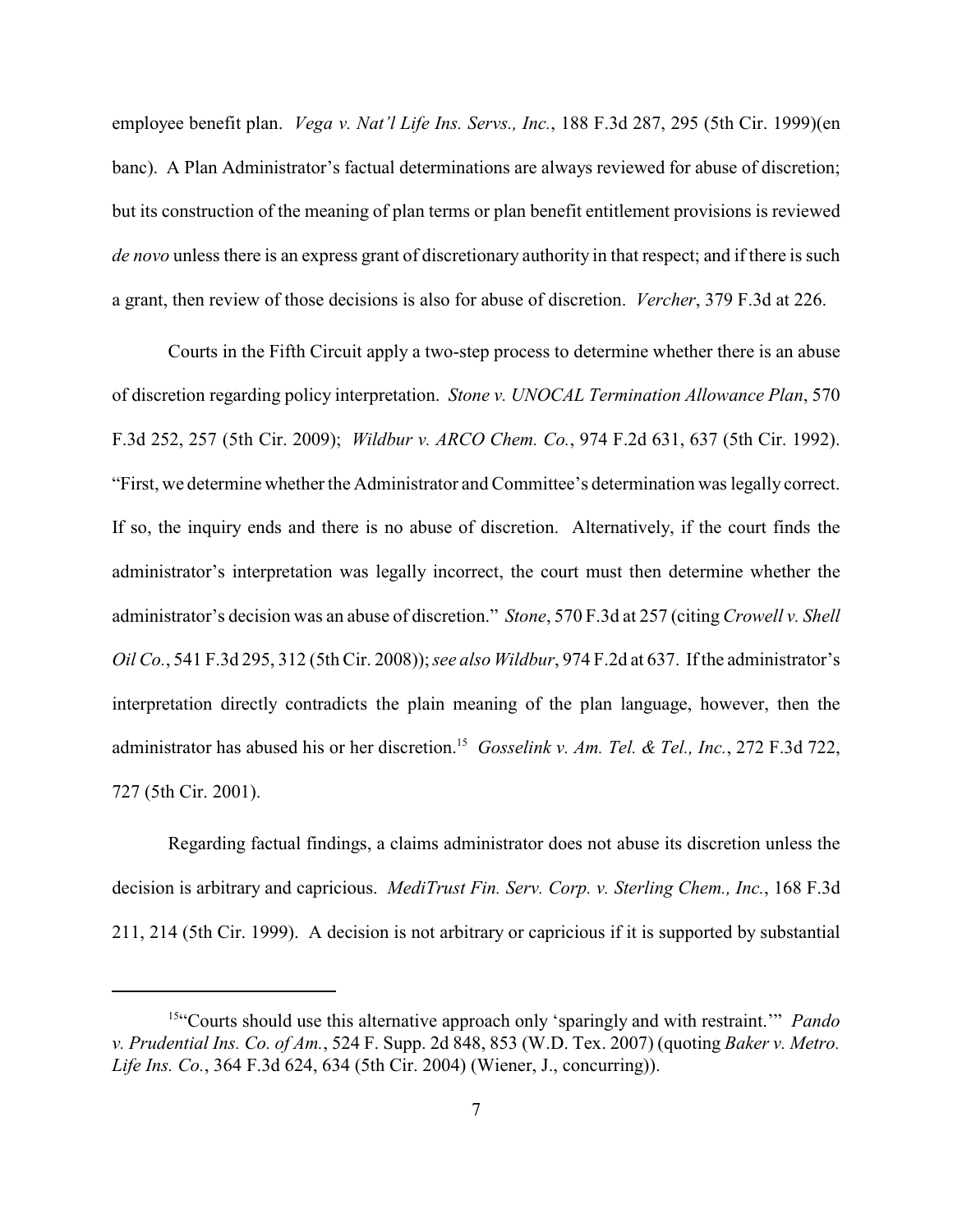evidence. *Ellis v. Liberty Life Assurance Co.*, 394 F.3d 262, 273 (5th Cir. 2004). For the factual findings to be supported by substantial evidence, there need only be a rational connection between the known facts and the decision or between the found facts and the evidence. *See Meditrust*, 168 F.3d at 215 ("A decision is arbitrary only if 'made without a rational connection between the known facts and the decision or between the found facts and the evidence.'" (quoting *Bellaire Gen. Hosp. v. Blue Cross Blue Shield of Mich.*, 97 F.3d 822, 828–29 (5th Cir. 1996))). Substantial evidence is "more than a scintilla, less than a preponderance, and is such relevant evidence as a reasonable mind might accept as adequate to support a conclusion." *Ellis*, 394 F.3d at 273. If the Plan fiduciary's decision is supported by substantial evidence and is not arbitrary and capricious, it must prevail. *Id.* "[R]eview of the administrator's decision need not be particularly complex or technical; it need only assure that the administrator's decision fall somewhere on a continuum of reasonableness—even if on the low end." *Holland v. Int'l Paper Co. Ret. Plan*, 576 F.3d 240, 246 (5th Cir. 2009) (quoting *Corry v. Liberty Life Assurance Co. of Boston*, 499 F.3d 389, 398 (5th Cir. 2007)).

When assessing factual questions, the district court is constrained to the evidence before the Plan administrator. *Robinson v. Aetna Life Ins. Co.*, 443 F.3d 389, 394 (5th Cir. 2006) (quoting *Vega*, 188 F.3d at 299). "The administrative record consists of the relevant information made available to the administrator prior to the complainant's filing of a lawsuit and in a manner that gives the administrator a fair opportunity to consider it." *Vega*, 188 F.3d at 300. The Court may not review evidence outside the administrative record to resolve an issue of fact. *See id.*

A conflict of interest exists where a plan administrator both evaluates claims for benefits and pays benefits claims. *Metro. Life Ins. Co. v. Glenn*, \_\_ U.S. \_\_\_, 128 S.Ct. 2343, 2348, 171 L.Ed.2d 299 (2008) (holding that the dual role of evaluating claims and paying benefits creates a conflict of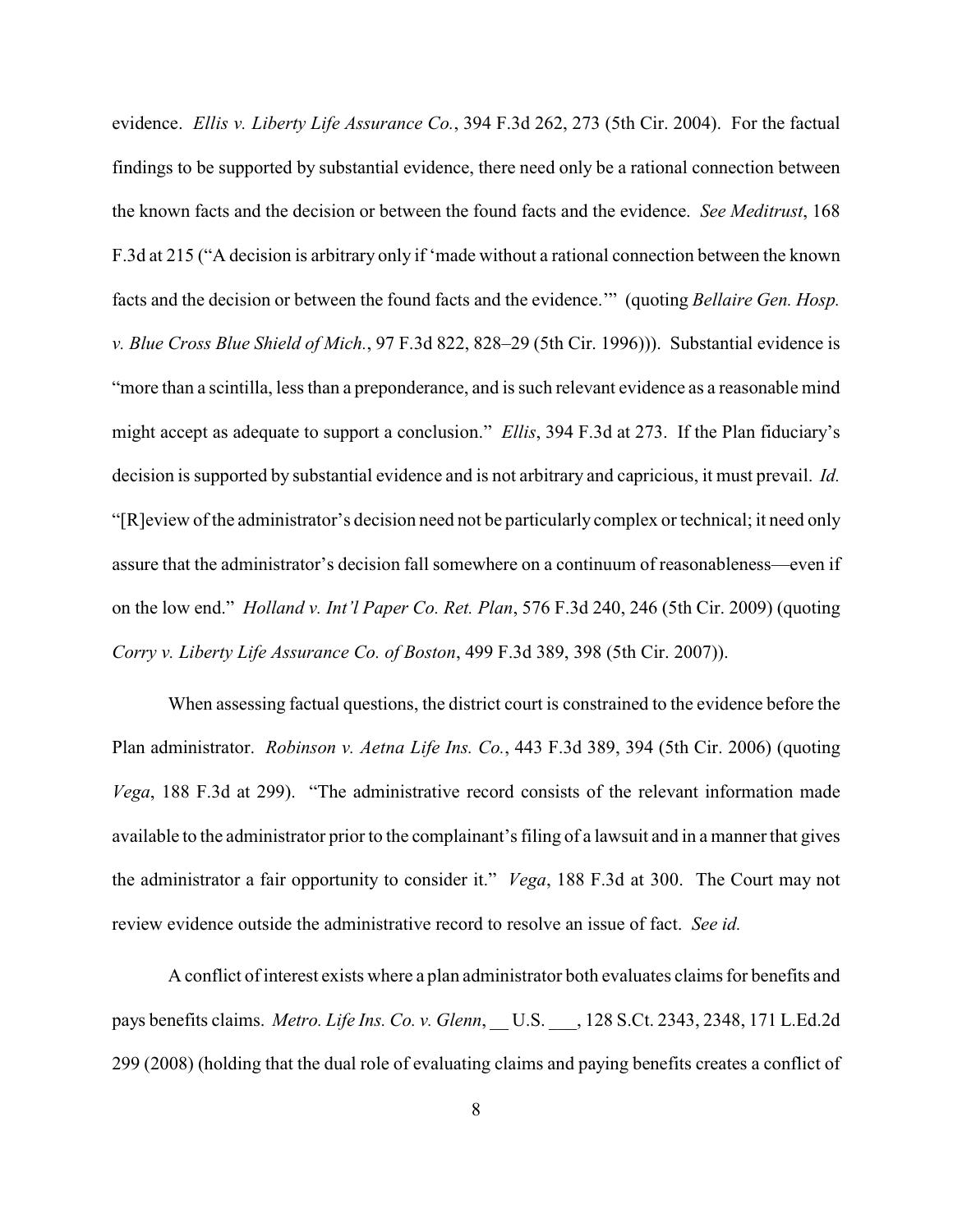interest). Courts should weigh the conflict of interest as a factor in determining whether there is an abuse of discretion.<sup>16</sup> *Id.* at 2350. The significance of the conflict "depend[s] upon the circumstances of the particular case." *Id.* at 2346. Regarding policy interpretation, if a conflict of interest exists, the Court will consider the conflict as a factor within the second stage of its abuse of discretion analysis. *Stone*, 570 F.3d at 258 ("This Circuit does not consider a conflict of interest until the second stage of the analysis because if an administrator's interpretation is legally correct 'no abuse of discretion could have occurred.'" (quoting *White v. St. Luke's Episcopal Health Sys.*, 317 Fed. Appx. 390, 392 (5th Cir. 2009))).

#### **Analysis**

#### *A. Standard of Review for this Plan*

The LINA policy grants authority to the "Insurance Company . . . to have the authority, in its discretion, to interpret the terms of the Plan documents, to decide questions of eligibility for coverage or benefits under the Plan, and to make any related findings of fact." Policy at 20 (LINA00183). Accordingly, review of the Administrator's construction of the meaning of plan terms or plan benefit entitlement provisions is reviewed for abuse of discretion. *See, e.g., MacLachlan v. ExxonMobil Corp.*, 350 F.3d 472, 478 (5th Cir. 2003) ("Where a plan administrator has been vested

<sup>&</sup>lt;sup>16</sup>The Fifth Circuit Court of Appeals stated that the U.S. Supreme Court's opinion in *Metropolitan Life Insurance Company v. Glenn*, \_\_ U.S. \_\_\_, 128 S.Ct. 2343, 2348, 171 L.Ed.2d 299 (2008), superseded the "sliding scale approach" followed by courts to assess the impact of a conflict of interest. *Holland v. Int'l Paper Co. Ret. Plan*, 576 F.3d 240, 247 n.3 (5th Cir. 2009). While the Fifth Circuit joined the majority of other circuits in no longer applying the "sliding scale approach," "much of [the] 'sliding scale' precedent is compatible with the Supreme Court's newly clarified 'factor' methodology, and *Glenn* does not supercede that precedent to the extent it reflects the use of a conflict as a factor that would alter the relative weight of other factors." *Id.*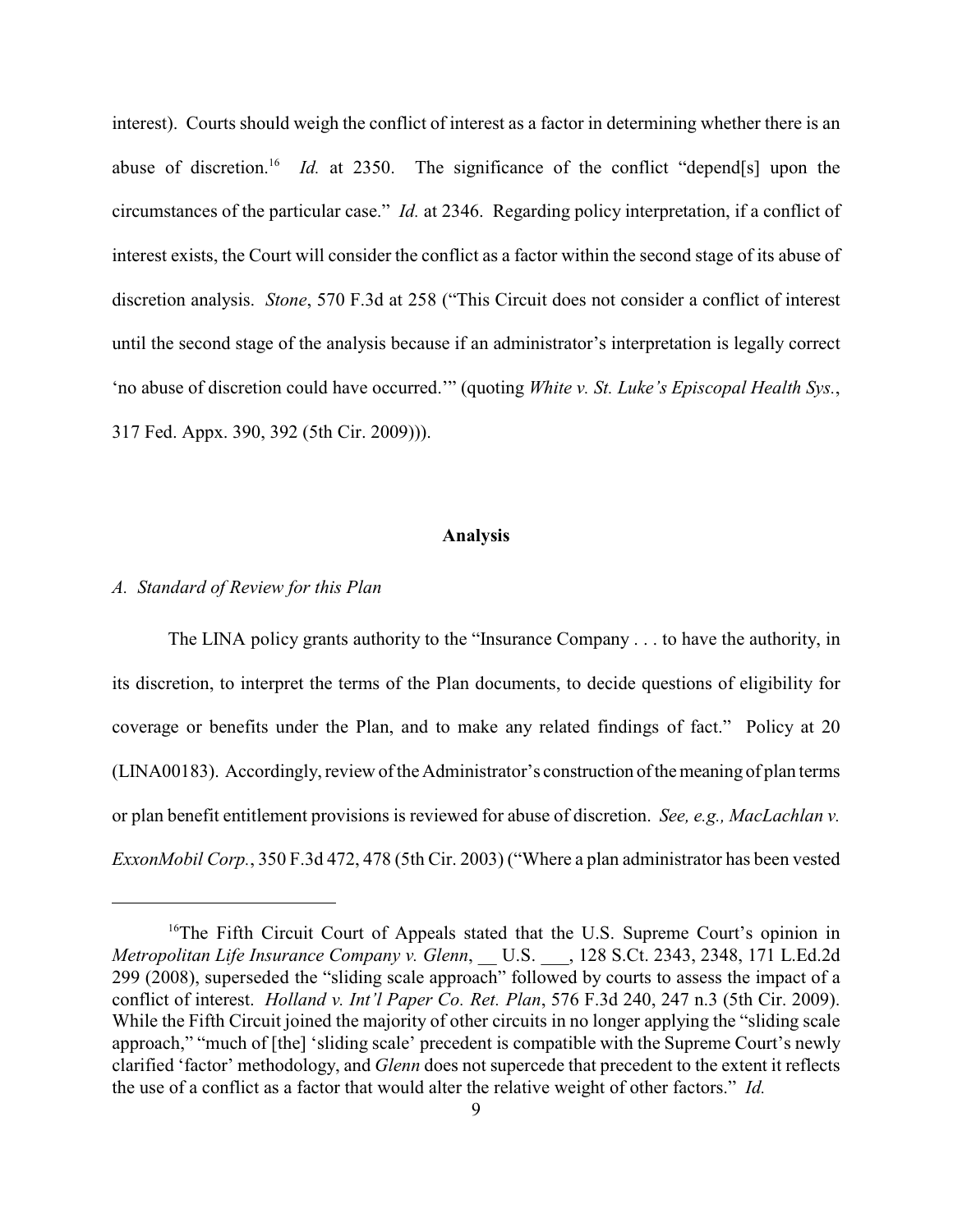with the discretionary authority to interpret a benefit plan, a district court reviews the administrator's interpretations only for abuse of discretion."). The policy gives LINA, as both the underwriter and claims administrator, the discretion to interpret the terms of the policy. This dual role results in a conflict of interest. *See Glenn*, 128 S.Ct. at 2348. In the event that the court determines that LINA's interpretation of the policy is not legally correct, then the court will consider this conflict of interest to determine whether the administrator's decision was an abuse of discretion—the second step of the abuse of discretion analysis.

## *B. Relevant Plan Language*

LINA denied coverage based on two terms of the policy, and Plaintiff disputes Defendant's denial of benefits based on LINA's interpretation of those terms. (*See* Def.'s Mot. at 4; Pl.'s Mot. at 1.) The first relevant term of the policy reads:

Covered Accident--A sudden, unforeseeable, external event that results, directly and independently of all other causes in a Covered Injury or Covered Loss and meets all of the following conditions:

- 1. occurs while the Covered Person is insured under this Policy;
- 2. is not contributed to by disease, sickness, mental or bodily infirmity;
- 3. is not otherwise excluded under the terms of this Policy.

Policy at 12 (LINA00175). LINA also denied coverage based on a clause in the policy that excludes coverage for "intentionally self-inflicted [i]njury, suicide or any attempt threat while sane or insane." Policy at 18 (LINA00181).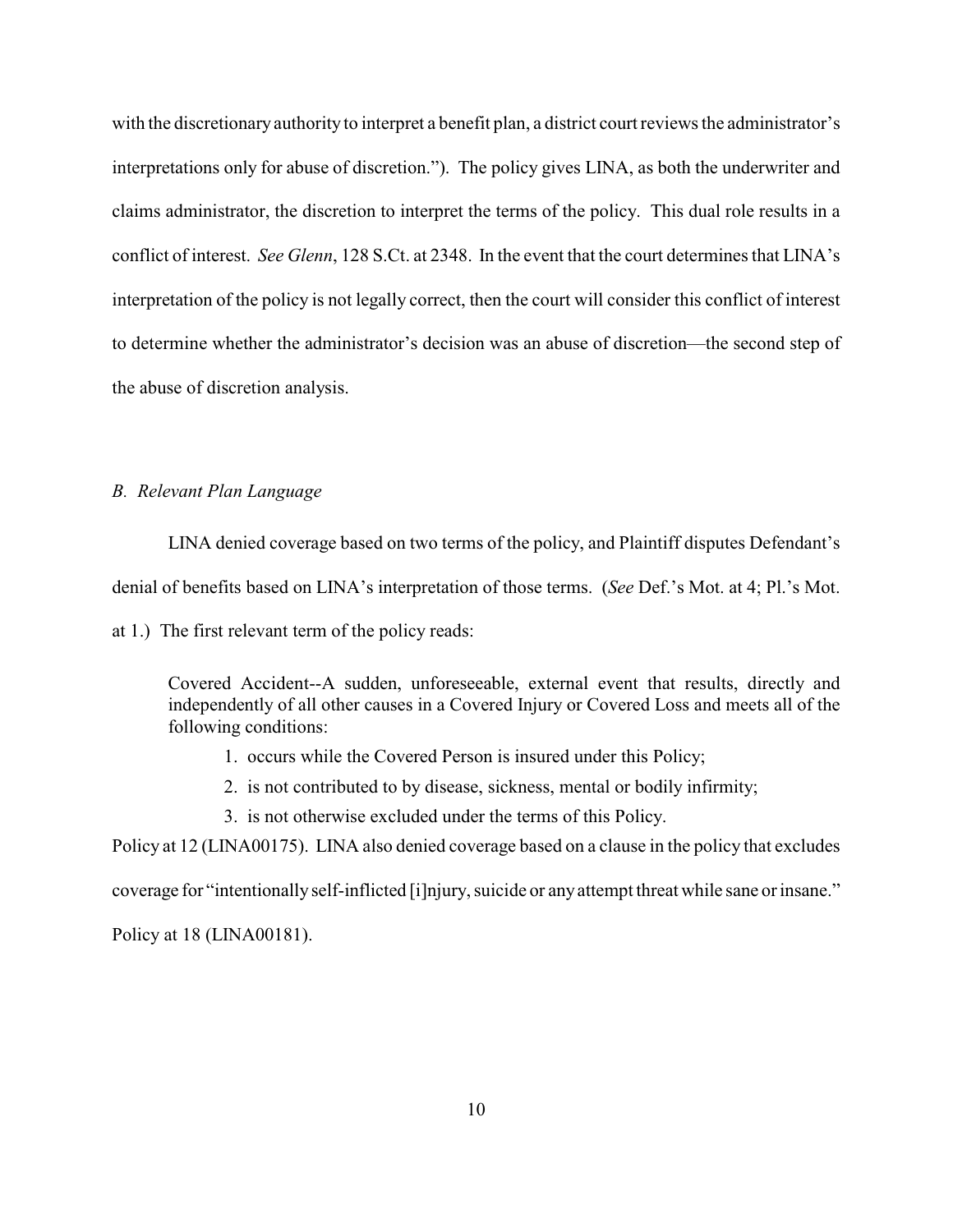### *C. LINA's Interpretation of Policy Terms*

Plaintiff submits that Defendant abused its discretion by erroneously interpreting an exclusionary provision contained within the Plan. (Pl.'s Mot. at 1.) Specifically, Ms. Sanchez argues that "LINA's interpretation of the definition of 'covered accident' in the policy, as well as its interpretation of the intentionally self-inflicted injury exclusion, contradict the plain language of the policy." (*Id.*) Plaintiff contends that LINA's interpretation of the word "unforeseeable" is incorrect and states that the reasoning employed by the Fifth Circuit in *Todd v. AIG Life Insurance Company*, 47 F.3d 1448 (5th Cir. 1995), should apply.<sup>17</sup> LINA contends, given Mr. Sanchez's actions prior to driving his automobile, "that his subsequent accident was not unforeseeable, *i.e.*, it was capable of being reasonably anticipated or expected." (Def.'s Resp. to Pl.'s Mot. for Summ. J. 3 (July 27, 2009) [Docket Entry No. 21] ("Def.'s Resp.").) LINA states that the record did not indicate "any weather conditions, road deficits, or mechanical failures [that] contributed to the crash." (Def's Mot. at 7.)

<sup>&</sup>lt;sup>17</sup>Plaintiff's reliance on *Todd v. AIG Life Insurance Company*, 47 F.3d 1448 (5th Cir. 1995), is misplaced. Unlike the policy at issue in *Todd*, the policy here gives the administrator the authority to interpret plan provisions. *See* Policy at 20 (LINA00183). There being no such grant of authority in *Todd*, the court "accord[ed] no deference to the administrator's ultimate determination." *Todd*, 47 F.3d at 1451.

In *Todd*, the Fifth Circuit held that for death under an accidental death policy to be deemed an accident, "it must be determined (1) that the deceased had a subjective expectation of survival, and (2) that such expectation was objectively reasonable, which it is if death is not substantially certain to result from the insured's conduct." *Todd*, 47 F.3d at 1456. No cases in the Fifth Circuit have applied the test from *Todd* to drunk driving. However, courts in other circuits have applied the test of *Wickman v. Northwestern National Insurance Company*, 908 F.2d 1077 (1st Cir.)*, cert denied,* 498 U.S. 1013, 111 S.Ct. 581, 112 L.Ed. 586 (1990)—upon which the test in *Todd* is based—to determine that alcohol-related deaths are not "accidental." *Stamp v. Metro. Life Ins. Co.*, 531 F.3d 84, 89–90 (1st Cir. 2008) ("Applying *Wickman*, federal courts have, with near universal accord, upheld plan administrators' determinations that alcohol-related injuries and deaths are not 'accidental' under insurance contracts governed by ERISA." (internal quotation marks omitted) (quoting *Eckelberry v. Reliastar Life Ins. Co.*, 469 F.3d 340, 344 (4th Cir. 2006))); *see also Todd*, 47 F.3d at 1456 (stating that test developed by district court is based on "the essence of *Wickman*.").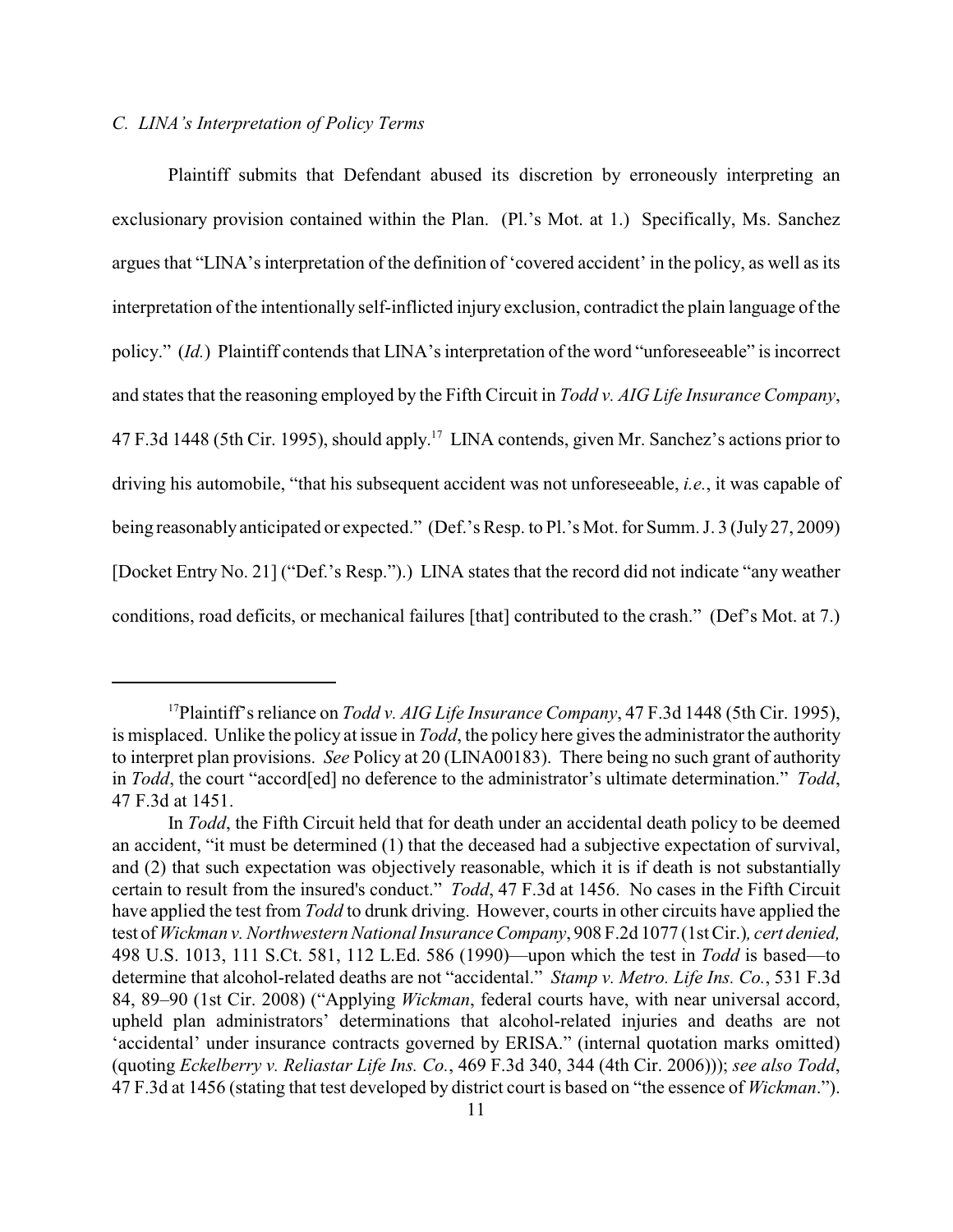LINA's decision does not directly contradict the relevant plan language. The policy does not require coverage that LINA has denied. As a result, the Court will evaluate the relevant language of the policy and this dispute pursuant to the two-part test to determine whether the Defendant committed an abuse of discretion.

To determine whether a defendant's interpretation is legally correct—the first step in the twopart test—a court should consider "(1) whether the administrator has given the plan a uniform construction, (2) whether the interpretation is consistent with a fair reading of the plan, and (3) any unanticipated costs resulting from different interpretations of the plan." *Ellis*, 394 F.3d at 270 (quoting *Wildbur*, 974 F.2d at 638). If the court determines that the defendant's interpretation was legally correct, then the court need not conduct the second stage of the analysis. *Id.*

## *1. Denial Based on the Definition of "Covered Accident"*

As previously stated, LINA denied coverage on the basis that Mr. Sanchez's death did not meet the definition of "Covered Accident" as defined in the policy. Neither party briefed or provided evidence of the third element of the test—the unanticipated costs resulting from different interpretations of the plan. As to the first element—whether the administrator has given the plan a uniform construction—Plaintiff argues that LINA's interpretation of covered accident would "eviscerate[]" special coverages. (Pl.'s Mot. at 15.) It is unclear, however, how LINA's interpretation of covered accident would eviscerate coverage such as "national guard or armed forces reserve coverage," "pilot coverage," or "war risk coverage." The contract contains these categories as LINA establishes additional terms to qualify to obtain coverage for events that occur within these categories. Consequently, LINA's interpretation of the contract does not render the terms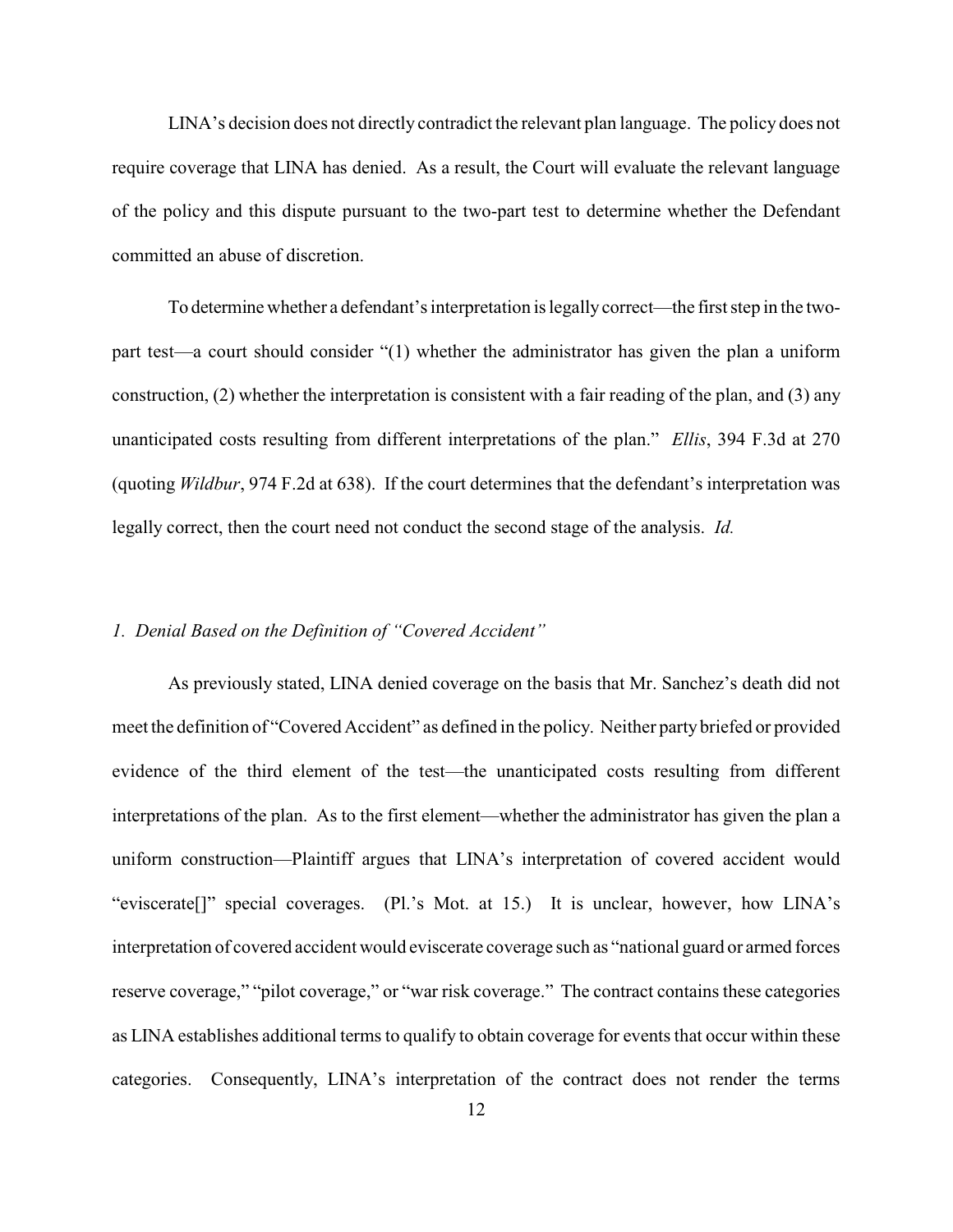meaningless.

By its express terms, the policy does not preclude coverage for death resulting from driving while intoxicated or driving while under the influence of alcohol. The plain language of the policy, however, defines a "Covered Accident" as one that requires a "sudden, unforeseeable, external event." LINA defines "unforeseeable" as "not capable of being reasonably anticipated or expected" and contends that, given Mr. Sanchez's actions, "his subsequent accident was not unforeseeable, *i.e.*, it was capable of being reasonably anticipated or expected." (Def.'s Resp. at 3.) Despite the unfortunate circumstances underlying this case, the law is clear that the reasonable interpretation of an ambiguous provision is entitled to deference. *See e.g., Gosselink*, 272 F.3d at 729 n.8 (noting that though "the relevant language at issue is hardly a model of clarity . . . [it] does not require the Plan to be interpreted in the manner espoused by the Plaintiffs."). Here, under the deference the Court is required to afford, the Court finds that Defendant's interpretation of the policy is consistent with a reading of the plan to meet the second element of the test. Given Mr. Sanchez's level of intoxication, his operation of a motor vehicle in that condition could make an accident foreseeable. 18

<sup>&</sup>lt;sup>18</sup>Moreover, the policy defines a "covered accident" as one that is "sudden" and "external." In its denial of benefits, LINA cited the entire provision regarding the definition of "Covered Accident" and stated that there is no evidence that Mr. Sanchez's accident was caused by an external event. *See* Letter from Brian Billetter to Rey Perez at 3 (LINA00037). Given the level of deference that this Court must provide to Defendant, the Court is forced to defer to LINA's citation of this provision and its finding that no external event caused Mr. Sanchez's accident aside from his intoxication.

The Court is particularly disturbed by the potentially arbitrary and capricious focus on the terms "unforeseeable" and "foreseeable." Defendant argues that given Mr. Sanchez's intoxication, an accident was foreseeable. Relying only on foreseeability presents the opportunity for Defendant to deny coverage for risky, but legal, activities (*e.g.*, standing on a ladder, driving an automobile, playing basketball). Rather than provide a sound, clear explanation of the basis of its finding, LINA is very close to providing conclusory, poorly-considered explanations to justify its decision. The Court is concerned that Defendant is close to abusing the deferential legal standard it is afforded to provide explanations that fall within the rubric of the legal standard but outside the intent of ERISA.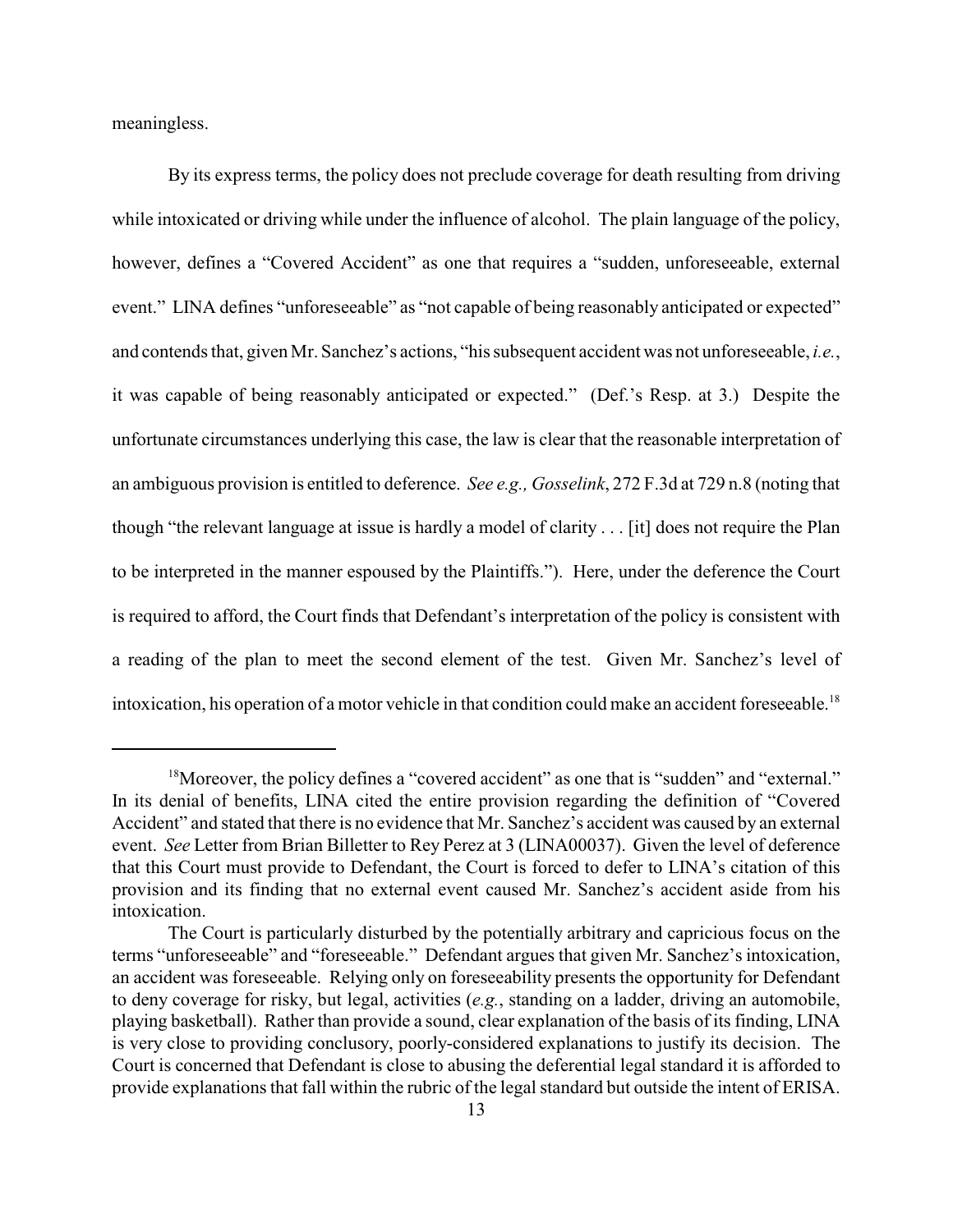As a result, LINA's interpretation is a legally correct interpretation and not an abuse of discretion.

### *2. Denial Based on the "Intentionally Self-Inflicted Injury" Exclusion*

LINA also based its denial on the "intentionally self-inflicted [i]njury" exclusion. As an exclusion, this term would apply after the determination that an accident met the requirements to be otherwise covered by the policy. Defendant's interpretation of the policy regarding the provision related to intentionally self-inflicted injuries is far from a fair reading of the policy and is a gross misreading of its own policy, with the apparent goal of bolstering the reasons for its denial of coverage. Defendant argues that Mr. Sanchez "voluntarily inflicted an injury of a chemical nature—depressing his nervous system—by voluntarily consuming an excessive amount of alcohol." (Def.'s Mot. at 10; Def's Resp. at 5.) LINA's interpretation essentially creates a per se rule that bars coverage for any accident that results after the consumption of alcohol, which if LINA intended, it would or should have stated explicitly. A simple reading of the policy exclusion shows that it pertains to suicide with "intentionally inflicted injuries" pertaining to suicide attempts. Moreover, the policy would exclude injuries sustained from a hypothetical game of "Russian Roulette" in which the participant takes a gun loaded with a single bullet and pulls the trigger, playing the odds that the chamber is empty for his pull of the trigger. Although the participant may not have the requisite intent to commit suicide, the participant is cognizant of the high degree of risk that fatal injury will result from losing the game.

Rather than analogizing the act of drinking excessively and then operating a motor vehicle to such a dangerous game, Defendant justifies its denial based on this provision by claiming that Mr. Sanchez "voluntarily inflicted an injury of a chemical nature—depressing his nervous system—by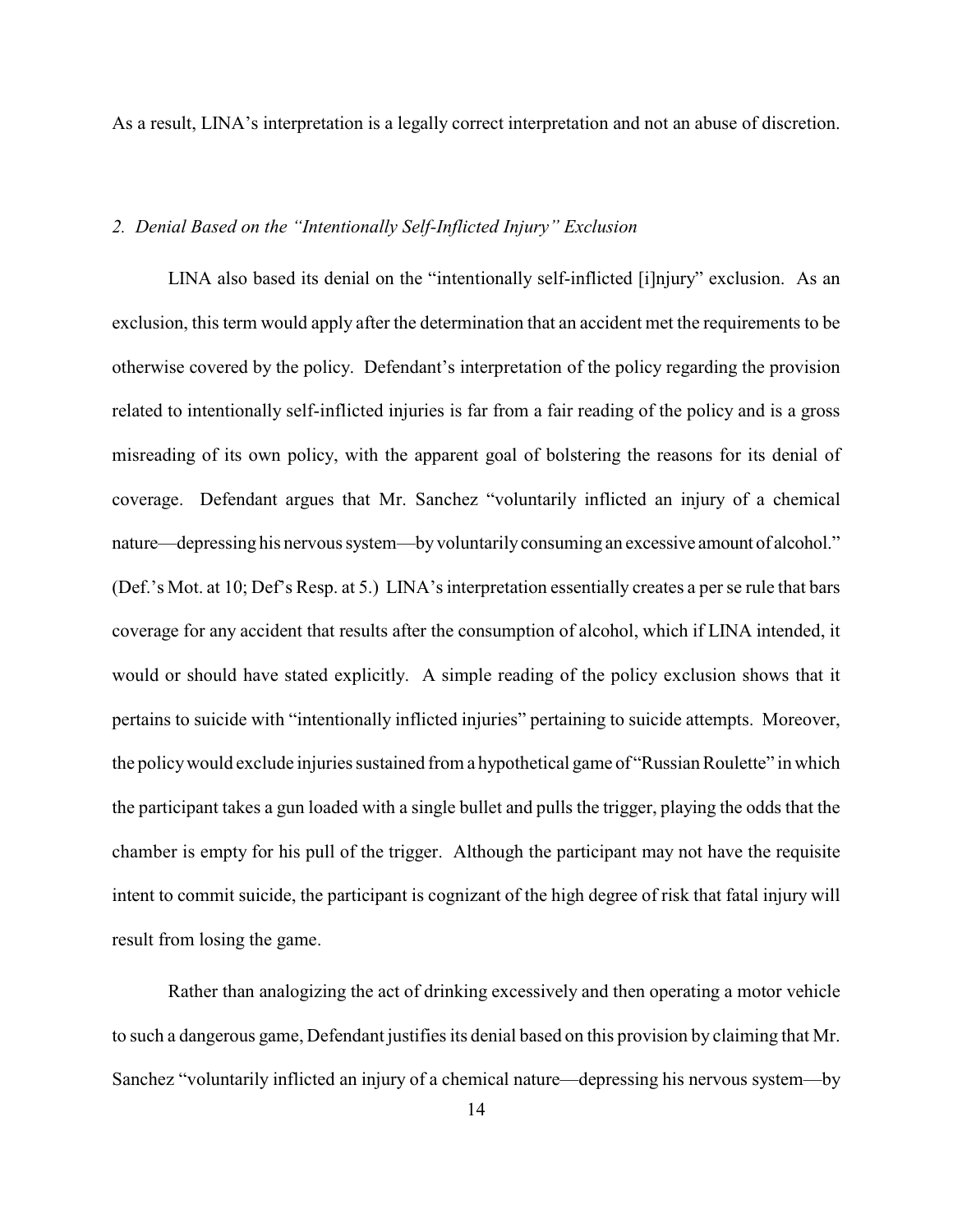voluntarily consuming an excessive amount of alcohol."<sup>19</sup> Such an interpretation leads to absurd results, all of which would provide Defendant with a *carte blanche* to deny insurance coverage based on this provision. This interpretation of the self-inflicted injury provision creates a per se rule that bars coverage for any accident that results after an individual has consumed almost any medication that injures or alters the chemical nature of the body. For example, an individual who consumes an over-the-counter medication that may cause her to become tired would be barred from coverage for any accident because she has voluntarily inflicted an injury of a chemical nature by consuming the medication. Surely, this cannot be the intent of the policy language, yet, this is precisely the interpretation being provided by LINA. Consequently, LINA's interpretation of this provision is not legally correct.

With LINA's interpretation being legally incorrect, the Court must determine whether the administrator abused his discretion. "Three factors are important in this analysis: (1) the internal consistency of the plan under the administrator's interpretation, (2) any relevant regulations formulated by the appropriate administrative agencies, and (3) the factual background of the determination and any inferences of lack of good faith." *Wildbur v. ARCO Chem. Co.*, 974 F.2d 631, 638 (5th Cir. 1992). Neither party has briefed nor provided evidence regarding these factors. While this Court recognizes that driving while intoxicated is an illegal act and inherently dangerous to the driver and innocent bystanders, the focus of this inquiry is the language of LINA's policy and the

 $^{19}$ LINA's final letter to Plaintiff stated that it was basing its denial on Mr Sanchez's intentional consumption of alcohol *and* intentional operation of a motor vehicle in such a state of impairment. Letter from Robert Killmer to Rey Perez at 6 (LINA00009). LINA does not explain that both actions—drinking and driving—warranted exclusion until this response to Ms. Sanchez's appeal. Moreover, this is *not* the explanation provided to this Court in the briefs filed on behalf of LINA.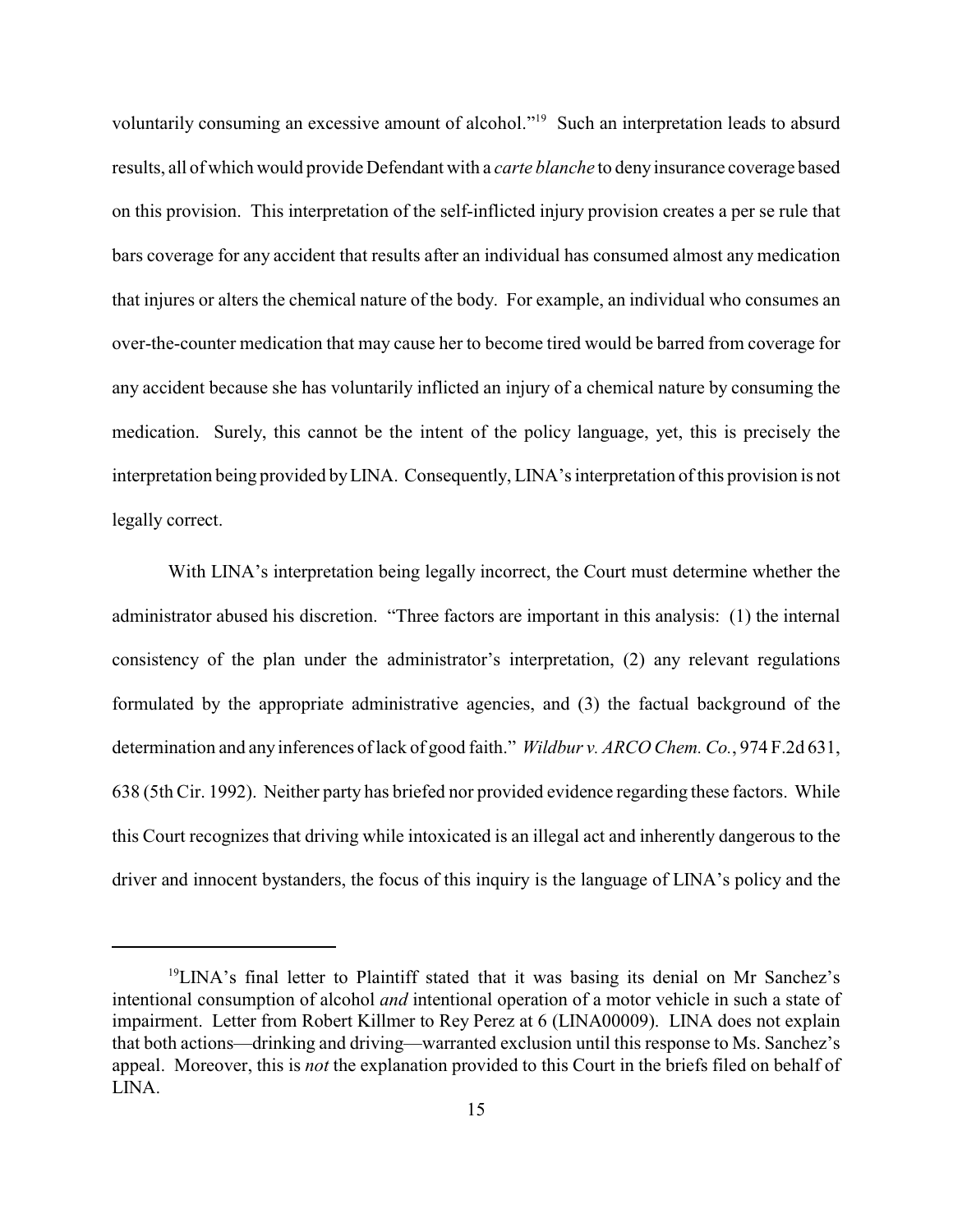interpretation of that language by the policy administrator. If anything, LINA's interpretation would seem to add terms and exclusions to the policy that 1) the policy does not contain and 2) that Defendant could have easily included explicitly. Neither party, however, briefs nor provides evidence that would allow this Court to conduct the second stage of the analysis to determine whether there is an abuse of discretion even though the interpretation provided by Defendants would seemingly allow the Court to infer bad faith on the part of the LINA.

#### *D. LINA's Factual Determination*

Plaintiff argues that LINA, as both underwriter and claims administrator of the policy, has a conflict of interest in evaluating Ms. Sanchez's claim for benefits. (Mot. at 8.) As previously noted, this dual role creates a conflict of interest. *See Glenn*, 128 S.Ct. at 2348. The Court is required to consider this conflict as a factor in its review of the administrator's factual findings. *Id.*; *Holland*, 576 F.3d at 247. Defendant responds that the Plaintiff has provided no evidence beyond Defendant's dual role as an administrator and insurer to show a conflict of interest. (Resp. at 2.) As Plaintiff has not provided evidence merely beyond the Defendant's dual role as administrator and insurer, the Court must review the benefit determination with "only a modicum less deference" than it would otherwise employ. *Corry*, 499 F.3d at 398.

In this Court's opinion, there is substantial evidence in the administrative record to support LINA's conclusion that Mr. Sanchez's death resulted from driving while intoxicated. Mr. Sanchez was the driver and sole occupant of the vehicle involved in the accident on U.S. Highway 281. LINA00158–LINA00161. The autopsy report declared that Mr. Sanchez's blood alcohol level was 0.174 g/dl ethanol. LINA00138. Witnesses reported that Mr. Sanchez swerved to the left shoulder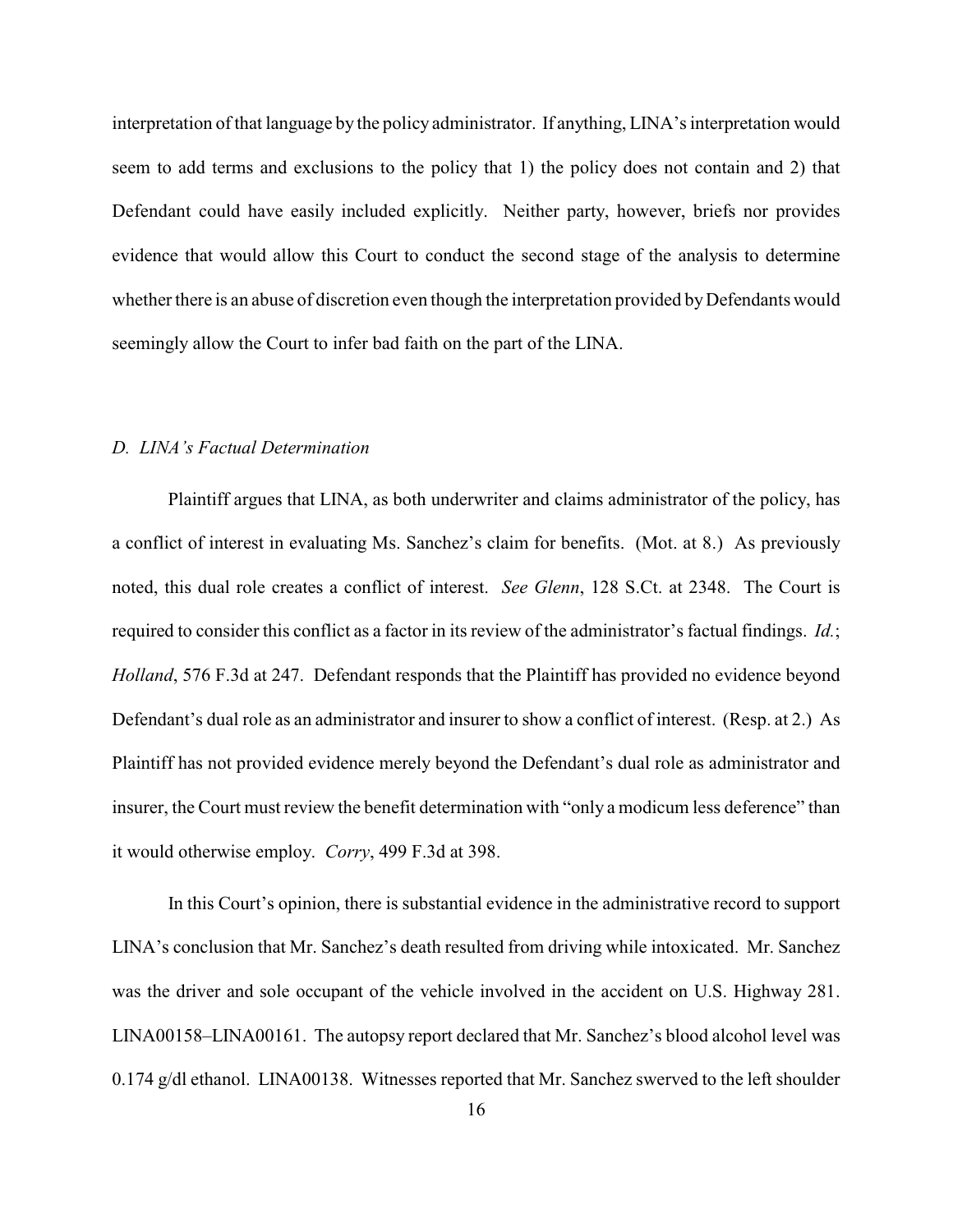and then sharply to the right. LINA00159.

LINA states that it reviewed the policy, LINA00164–LINA00199, including the Certificate of Death, LINA00156; the Texas Peace Officer's Crash Report, LINA00158–LINA00161; and the Bexar County Medical Examiner's Autopsy Report, LINA00132–LINA00138. Letter from James Macom, Cigna Group Insurance, to Terry S. Sanchez (May 4, 2007) (LINA00112–LINA00115). In evaluating Ms. Sanchez's appeals of its decision, LINA considered the independent review of Frederick W. Fochtman, Ph.D, who evaluated the Certificate of Death, Texas Peace Officer's Crash Report, and Bexar County Medical Examiner's Office Autopsy Report. Letter from Frederick W. Fochtman to Renee Worst, Cigna Group Insurance (Oct. 29, 2007) (LINA00040). Considering Mr. Sanchez's blood alcohol level, Dr. Fochtman concluded:

A BAC of 0.174% will cause an individual to be impaired to the extent that they would not be able to drive safely. Regardless of a person's experience with alcohol and tolerance, at a BAC of 0.174% impairment will be manifested by poor judgment, increased reaction time, muscle incoordination, loss of visual acuity, and increased risk taking. Mr. Sanchez'[s] accident is consistent with his being under the influence of alcohol and impaired.

It is my opinion with a reasonable degree of scientific certainty that Mr. Sanchez'[s] BAC and resultant impairment was a causative factor in the accident that resulted in death.

*Id.*

As part of Ms. Sanchez's second appeal, LINA again considered a second evaluation by Dr. Fochtman. Dr. Fochtman considered Ms. Sanchez's letter appealing LINA's denial of her first appeal, LINA00019–LINA00020; a letter from an independent toxicologist retained by Ms. Sanchez, LINA00021–LINA00022; and an affidavit from Joe Arthur Gutierrez who was with Mr. Sanchez the night Mr. Sanchez died, LINA00024–LINA00025. Dr. Fochtman responded to Ms. Sanchez's toxicologist's letter, stating: "[E]ven Dr. Garriott [the toxicologist retained by Ms. Sanchez] recognizes that a person with a BAC of 0.174% is at a greater risk of having an accident due to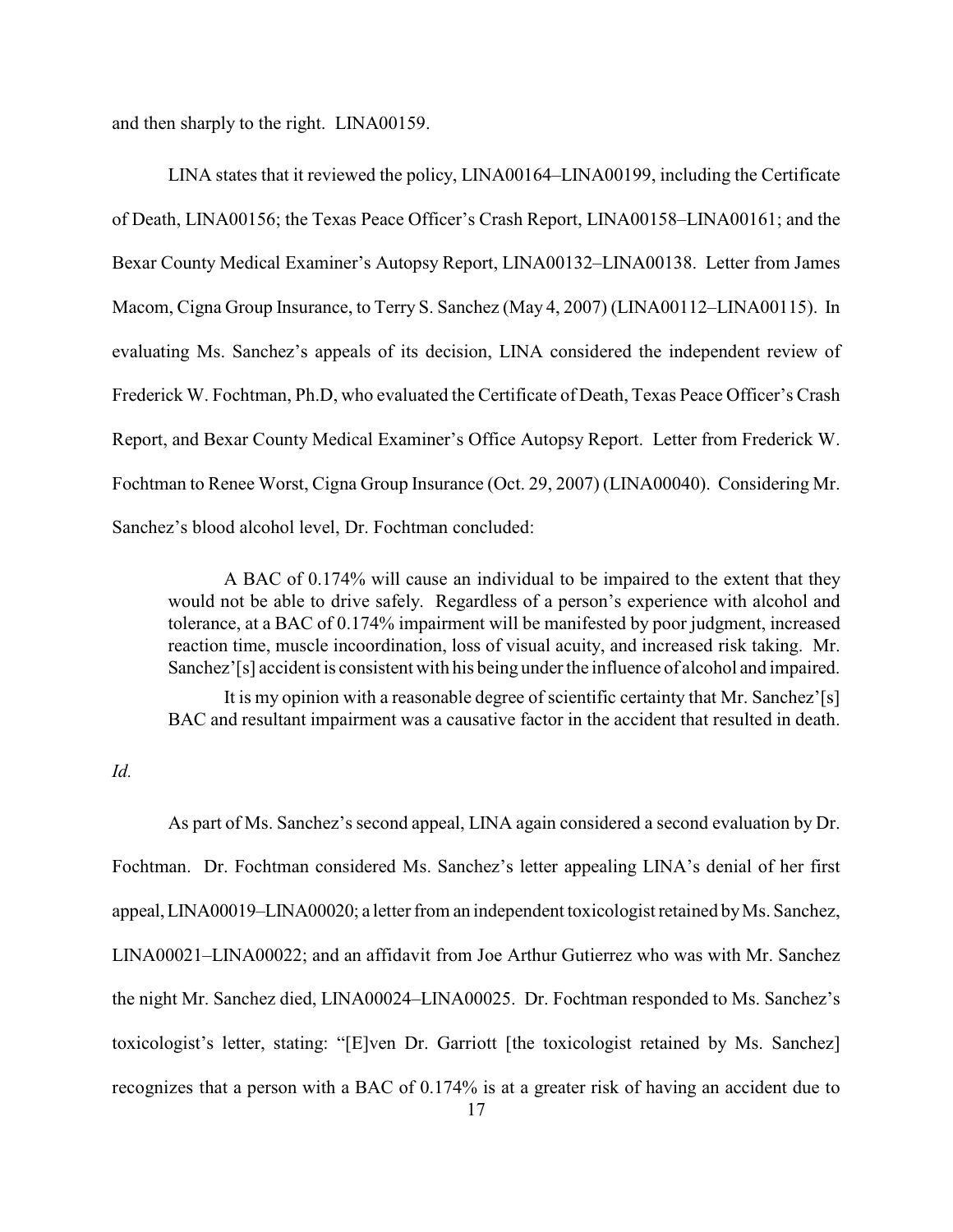impairment of driving-related skills. As I recall from the report of the accident, there was no apparent reason provided for his swerving his vehicle and rolling over, therefore a strong indication of driver error." Letter from Frederick W. Fochtman to Robert A. Killmer, Cigna Group Insurance (Jan. 3, 2008) (LINA00011–LINA00012). LINA cited Dr. Fochtman's report and responded that the "fact that Mr. Sanchez was able to complete the first 20+ miles of his journey without apparent incident does not alter the fact that evidence supports that he was impaired by alcohol." Letter from Robert Killmer, Cigna Group Insurance, to Rey Perez, Tinsman & Sciano, attorney for Terry S. Sanchez (Jan. 18, 2008) (LINA00004–LINA00009).

There is no evidence in the record to suggest any other possible cause of death. The Medical Examiner's report shows that Mr. Sanchez had a blood alcohol level over two times the legal limit. The Texas Peace Officer's Crash Report does not provide any indication of another cause of the accident. Moreover, both available reports from independent toxicologists discuss the impaired state of an individual with a blood alcohol level of 0.174. Even considering the dual role performed by LINA as both administrator and underwriter, and without more evidence to indicate a stronger conflict of interest, the Court concludes that there is substantial evidence in the record to support Defendant's factual findings.

#### **Conclusion**

While LINA's interpretation of the self-inflicted injury exclusion of its policy is legally incorrect, the Court is unable to determine, pursuant to the second stage of the abuse-of-discretion analysis conducted in this circuit, whether the interpretation constitutes an abuse of discretion. However, LINA's interpretation of the definition of "Covered Accident" is legally correct and its